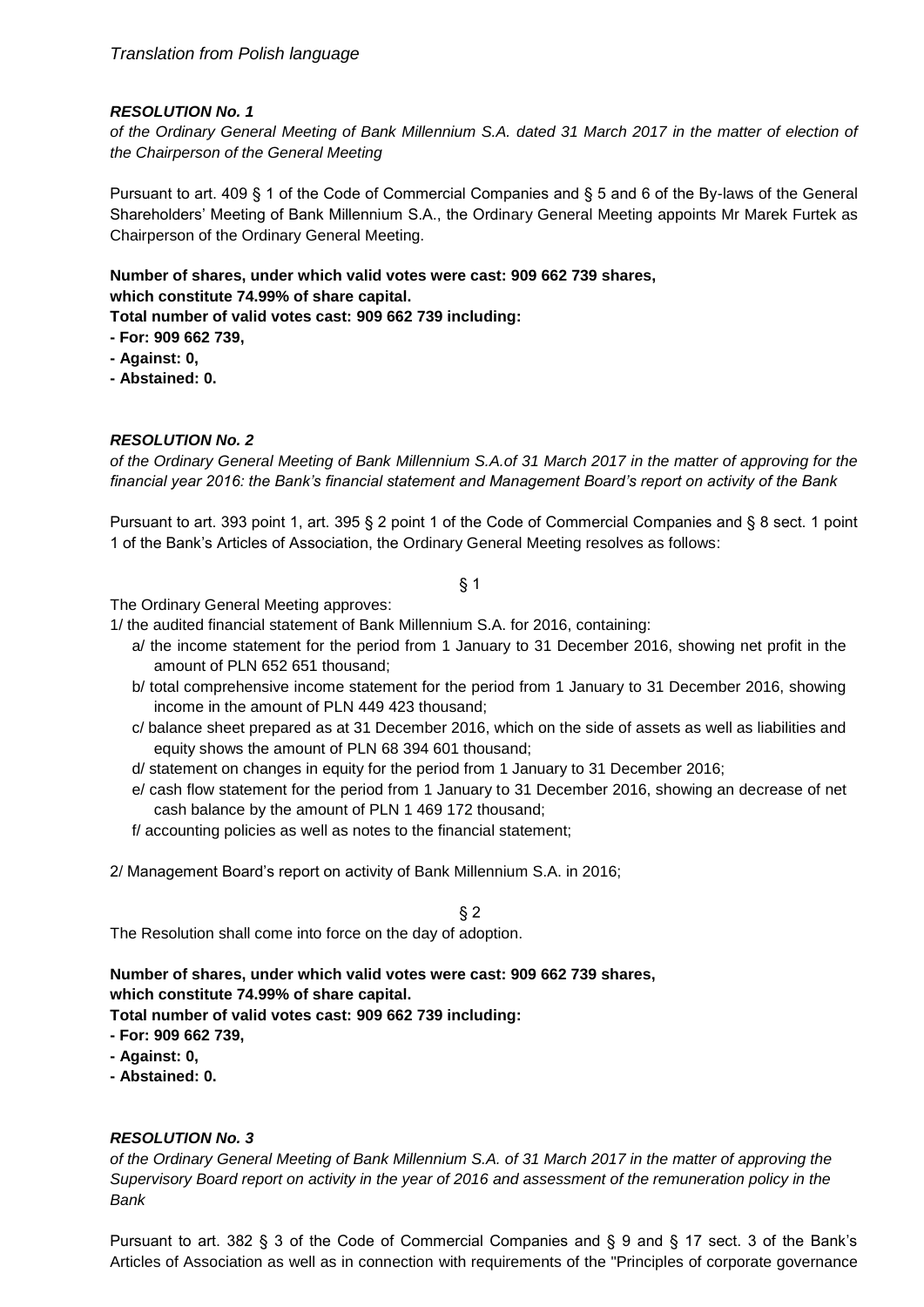for supervised institutions", adopted by the Polish Financial Supervision Authority on 22 July 2014 ("Principles") and "Good practices of the companies listed at the WSE 2016", adopted by the Supervisory Board of the WSE on 13 October 2015 ("Good Practices"), the Ordinary General Meeting resolves as follows:

### The Ordinary General Meeting:

I. approves the Supervisory Board ("Board") report on activity in 2016 covering:

- 1. Summary of activities of the Board in 2016 and its committees: Audit Committee, Personnel Committee, Strategic Committee and Committee for Risk Matters, with self-assessment of the work of the Board, pursuant to the principle II.Z.10.2. of .Good practices of the companies listed at the WSE 2016".
- 2. Report on assessment of functioning of the remuneration policy in the Bank, pursuant to § 28 item 3 and 4 the Principles.
- 3. Assessment of application of the Principles, pursuant to  $\S$  27 of the Principles and assessment of performance of the disclosure duties, pursuant to principle II.Z.10.3. of Good Practices.
- 4. Report on assessment of reasonableness of sponsoring, charitable or other activity of similar character, conducted by the Bank, pursuant to principle II.Z.10.4. of Good Practices.
- 5. Report on assessment of the Management Board reports on activity of Bank Millennium S.A. and Bank Millennium S.A. Capital Group as well as financial statements of Bank Millennium S.A. and Bank Millennium S.A. Capital Group for the financial year 2016, as well as the Management Board's motion regarding distribution of profits for the financial year 2016, pursuant to art. 382 § 3 of the Code of Commercial Companies.
- 6. Concise assessment of the Bank's situation in the year 2016, including assessment of performance of the internal control system, the risk management system, compliance and function of the internal audit, pursuant to principle II.Z.10.1. of Good practices.
- II. concludes, pursuant to requirements of Principles, based on information contained in the report of the Management Board on the Bank's activity in 2016 and on the assessment contained in the Supervisory Board report, mentioned in § 1 item I hereof, that the remuneration policy applied in the Bank contributes to the development and security of the Bank's activity.

 $§$  2 The Resolution shall come into force on the day of adoption.

**Number of shares, under which valid votes were cast: 909 662 739 shares, which constitute 74.99% of share capital. Total number of valid votes cast: 909 662 739 including:**

- **- For: 909 662 738,**
- **- Against: 1,**
- **- Abstained: 0.**

### *RESOLUTION No. 4*

*of the Ordinary General Meeting of Bank Millennium S.A. of 31 March 2017 in the matter of approving for the financial year 2016: the financial statement of the Bank Millennium S.A. Capital Group as well as the Management Board report on the activity of the Bank Millennium S.A. Capital Group*

Pursuant to art. 395 § 5 of the Code of Commercial Companies, the Ordinary General Meeting resolves as follows:

§ 1

The Ordinary General Meeting approves:

- 1/ the audited financial statements of the Bank Millennium S.A. Capital Group for the year 2016, containing: a/ the consolidated income statement for the period from 1 January to 31 December 2016, showing net profit in the amount of PLN 701 252 thousand;
	- b/ consolidated total comprehensive income statement for the period from 1 January to 31 December 2016, showing income in the amount of PLN 498 040 thousand;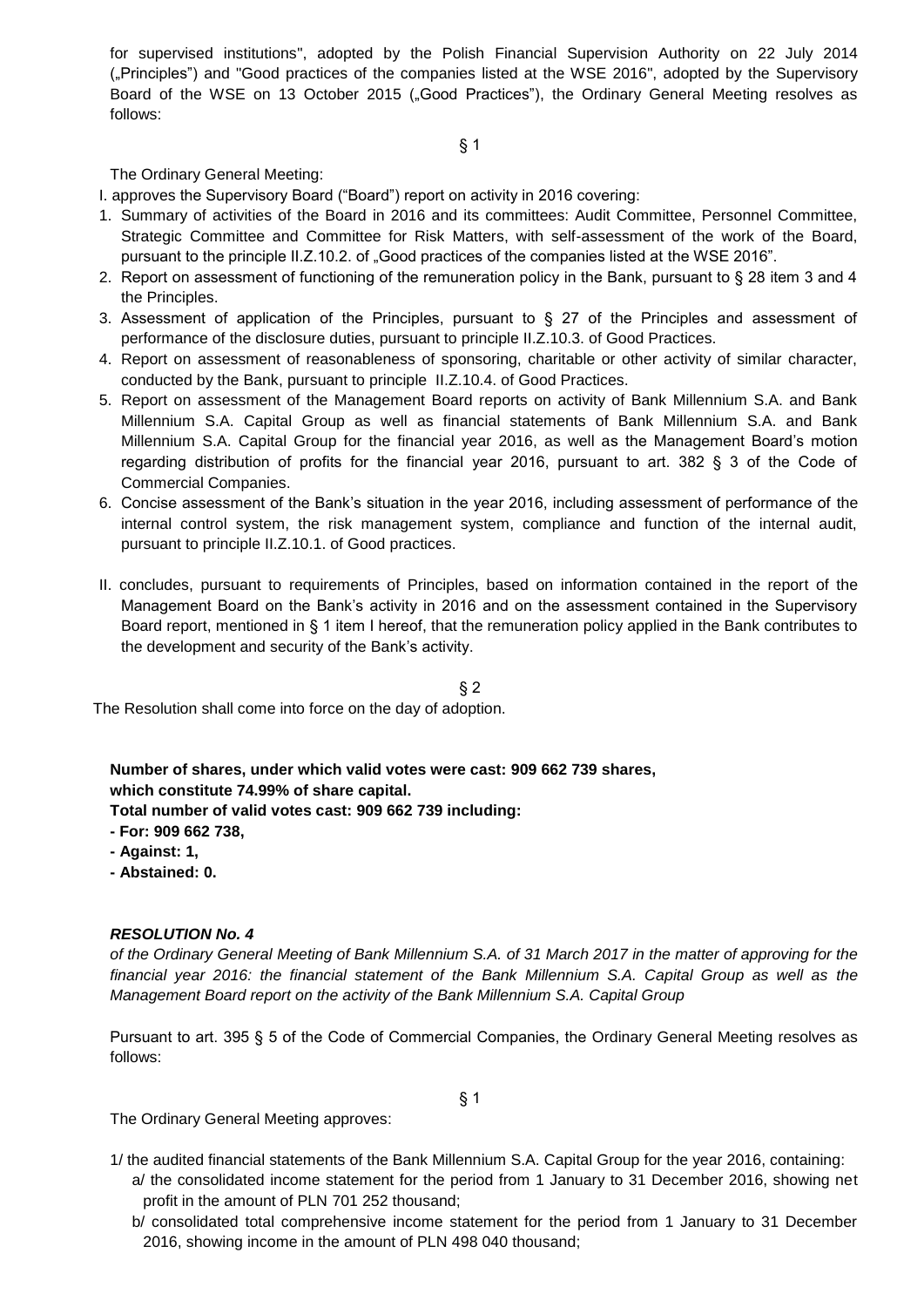- c/ consolidated balance sheet prepared as at 31 December 2016, which on the side of assets as well as liabilities and equity shows the amount of PLN 68 792 787 thousand;
- d/ statement on changes in consolidated equity for the period from 1 January to 31 December 2016;
- e/ consolidated cash flow statement for the period from 1 January to 31 December 2016, showing a decrease of net cash balance by the amount of PLN 1 469 172 thousand;
- f/ accounting policies as well as notes to the consolidated financial statement;

2/ Management Board report on the activity of the Bank Millennium S.A. Capital Group in 2016.

§ 2

The Resolution shall come into force on the day of adoption.

**Number of shares, under which valid votes were cast: 909 662 739 shares, which constitute 74.99% of share capital.**

**Total number of valid votes cast: 909 662 739 including:**

- **- For: 909 662 739,**
- **- Against: 0,**
- **- Abstained: 0.**

## *RESOLUTION No. 5*

*of the Ordinary General Meeting of Bank Millennium S.A. of 31 March 2017 in the matter of distributing of profit for the financial year 2016*

Pursuant to art. 395 § 2 item 2 and art. 347 of the Code of Commercial Companies and § 8 art. 1 item 2, § 36 and § 37 of the Bank's Articles of Association, the Ordinary General Meeting resolves as follows:

- 1. To allocate the Bank's net profit for the financial year ending on December 31, 2016 in the amount of PLN 652 651 155,79 for reserve capital.
- 2. The Resolution shall come into force as of the day of its adoption.

**Number of shares, under which valid votes were cast: 909 662 739 shares, which constitute 74.99% of share capital.**

**Total number of valid votes cast: 909 662 739 including:**

- **- For: 909 662 739,**
- **- Against: 0,**
- **- Abstained: 0.**

## *RESOLUTION No. 6*

*of the Ordinary General Meeting of Bank Millennium S.A. of 31 March 2017 in the matter of discharging Mr Joao Nuno Lima Bras Jorge - Chairman of the Management Board from the performance of the duties in the financial year 2016*

Pursuant to art. 393 item 1, art. 395 § 2 item 3 of the Code of Commercial Companies and § 8 section 1 item 3 of the Bank's Articles of Association, the Ordinary General Meeting discharges Mr Joao Nuno Lima Bras Jorge - Chairman of the Management Board from the performance of the duties for the period from 1.01.2016 to 31.12.2016.

**Number of shares, under which valid votes were cast: 909 655 245 shares, which constitute 74.98% of share capital.**

- **- For: 909 655 245,**
- **- Against: 0,**
- **- Abstained: 0.**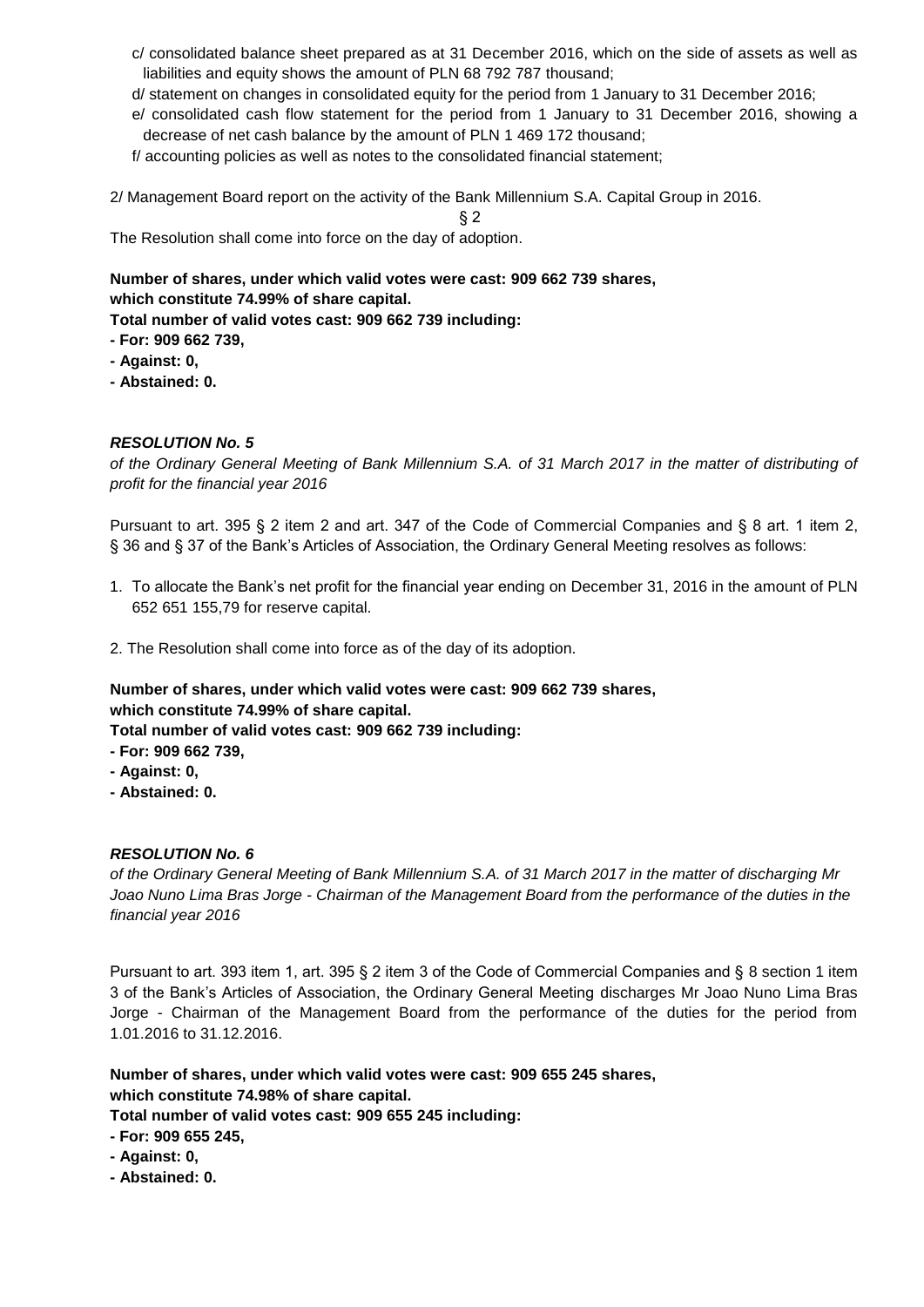*of the Ordinary General Meeting of Bank Millennium S.A.of 31 March 2017 in the matter of discharging Mr Fernando Maria Cardoso Rodrigues Bicho – Deputy Chairman of the Management Board from the performance of the duties in the financial year 2016*

Pursuant to art. 393 item 1, art. 395 § 2 item 3 of the Code of Commercial Companies and § 8 section 1 item 3 of the Bank's Articles of Association, the Ordinary General Meeting discharges Mr Fernando Maria Cardoso Rodrigues Bicho – Deputy Chairman of the Management Board from the performance of the duties for the period from 1.01.2016 to 31.12.2016.

# **Number of shares, under which valid votes were cast: 909 655 245 shares, which constitute 74.98% of share capital.**

**Total number of valid votes cast: 909 655 245 including:**

- **- For: 908 819 455,**
- **- Against: 0,**
- **- Abstained: 835 790.**

## *RESOLUTION No. 8*

*of the Ordinary General Meeting of Bank Millennium S.A. of 31 March 2017 in the matter of discharging Mr Michał Gajewski – Member of the Management Board from the performance of the duties in the financial year 2016*

Pursuant to art. 393 item 1, art. 395 § 2 item 3 of the Code of Commercial Companies and § 8 section 1 item 3 of the Bank's Articles of Association, the Ordinary General Meeting discharges Mr Michal Gajewski – Member of the Management Board from the performance of the duties for the period from 1.01.2016 to 13.05.2016.

## **Number of shares, under which valid votes were cast: 909 655 245 shares, which constitute 74.98% of share capital.**

**Total number of valid votes cast: 909 655 245 including:**

- **- For: 909 655 245,**
- **- Against: 0,**
- **- Abstained: 0.**

### *RESOLUTION No. 9*

*of the Ordinary General Meeting of Bank Millennium S.A.of 31 March 2017 in the matter of discharging Mr Wojciech Haase – Member of the Management Board from the performance of the duties in the financial year 2016*

Pursuant to art. 393 item 1, art. 395 § 2 item 3 of the Code of Commercial Companies and § 8 section 1 item 3 of the Bank's Articles of Association, the Ordinary General Meeting discharges Mr Wojciech Haase – Member of the Management Board from the performance of the duties for the period from 1.01.2016 to 31.12.2016.

**Number of shares, under which valid votes were cast: 909 655 245 shares, which constitute 74.98% of share capital.**

- **- For: 908 819 455,**
- **- Against: 0,**
- **- Abstained: 835 790.**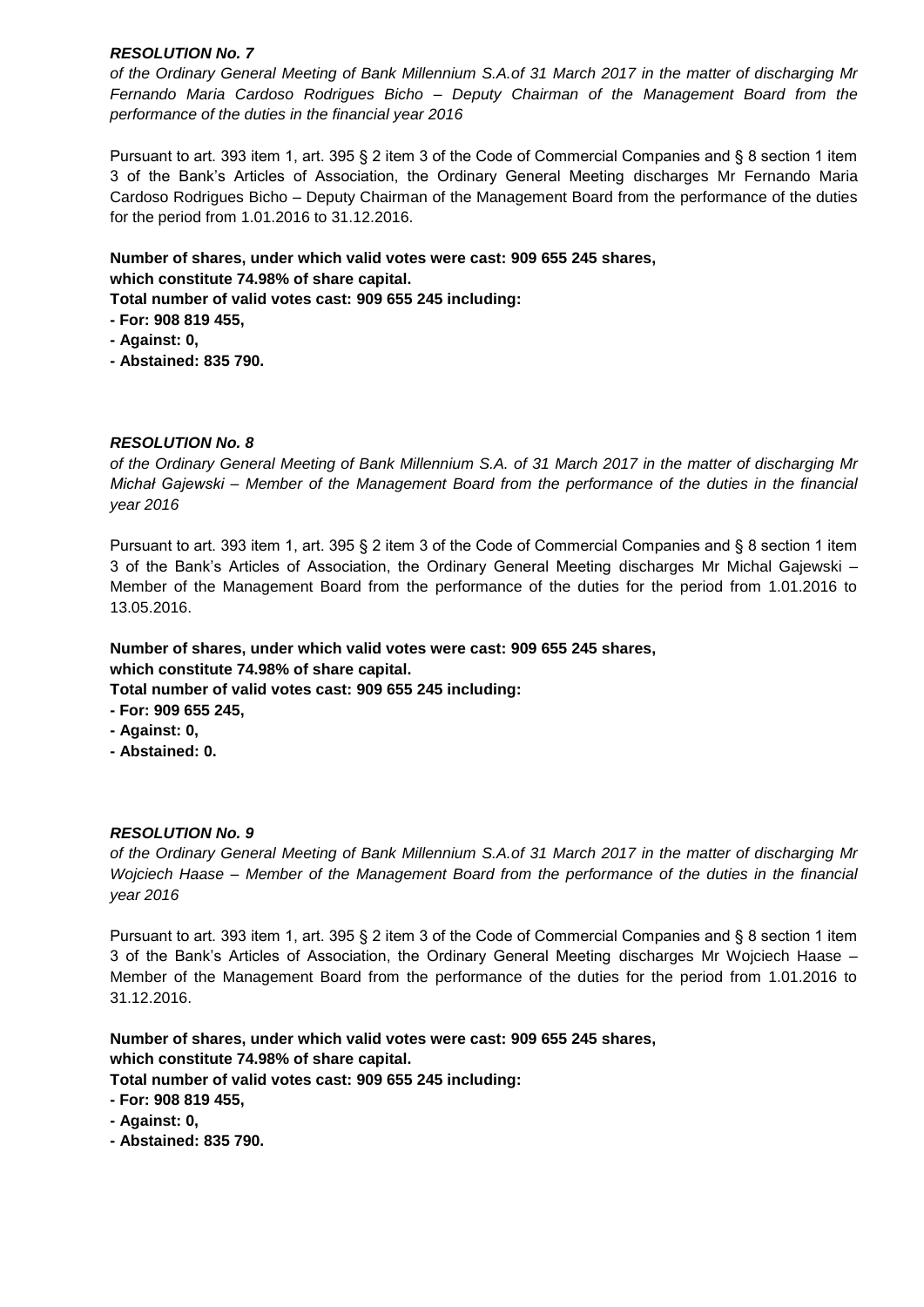*of the Ordinary General Meeting of Bank Millennium S.A. of 31 March 2017 in the matter of discharging Mr Andrzej Gliński – Member of the Management Board from the performance of the duties in the financial year 2016*

Pursuant to art. 393 item 1, art. 395 § 2 item 3 of the Code of Commercial Companies and § 8 section 1 item 3 of the Bank's Articles of Association, the Ordinary General Meeting discharges Mr Andrzej Gliński – Member of the Management Board from the performance of the duties for the period from 1.01.2016 to 31.12.2016.

## **Number of shares, under which valid votes were cast: 909 655 245 shares, which constitute 74.98% of share capital.**

**Total number of valid votes cast: 909 655 245 including:**

- **- For: 909 655 245,**
- **- Against: 0,**
- **- Abstained: 0.**

## *RESOLUTION No. 11*

*of the Ordinary General Meeting of Bank Millennium S.A. of 31 March 2017 in the matter of discharging Ms Maria Jose Henriques Barreto De Matos De Campos – Member of the Management Board from the performance of the duties in the financial year 2016*

Pursuant to art. 393 item 1, art. 395 § 2 item 3 of the Code of Commercial Companies and § 8 section 1 item 3 of the Bank's Articles of Association, the Ordinary General Meeting discharges Ms Maria Jose Henriques Barreto De Matos De Campos – Member of the Management Board from the performance of the duties for the period from 1.01.2016 to 31.12.2016.

**Number of shares, under which valid votes were cast: 909 655 245 shares, which constitute 74.98% of share capital.**

**Total number of valid votes cast: 909 655 245 including:**

- **- For: 899 016 832,**
- **- Against: 9 878 609,**
- **- Abstained: 759 804.**

### *RESOLUTION No. 12*

*of the Ordinary General Meeting of Bank Millennium S.A. of 31 March 2017 in the matter of discharging Mr Wojciech Rybak – Member of the Management Board from the performance of the duties in the financial year 2016*

Pursuant to art. 393 item 1, art. 395 § 2 item 3 of the Code of Commercial Companies and § 8 section 1 item 3 of the Bank's Articles of Association, the Ordinary General Meeting discharges Mr Wojciech Rybak – Member of the Management Board from the performance of the duties for the period from 6.06.2016 to 31.12.2016.

**Number of shares, under which valid votes were cast: 909 655 245 shares, which constitute 74.98% of share capital.**

- **- For: 909 655 245,**
- **- Against: 0,**
- **- Abstained: 0.**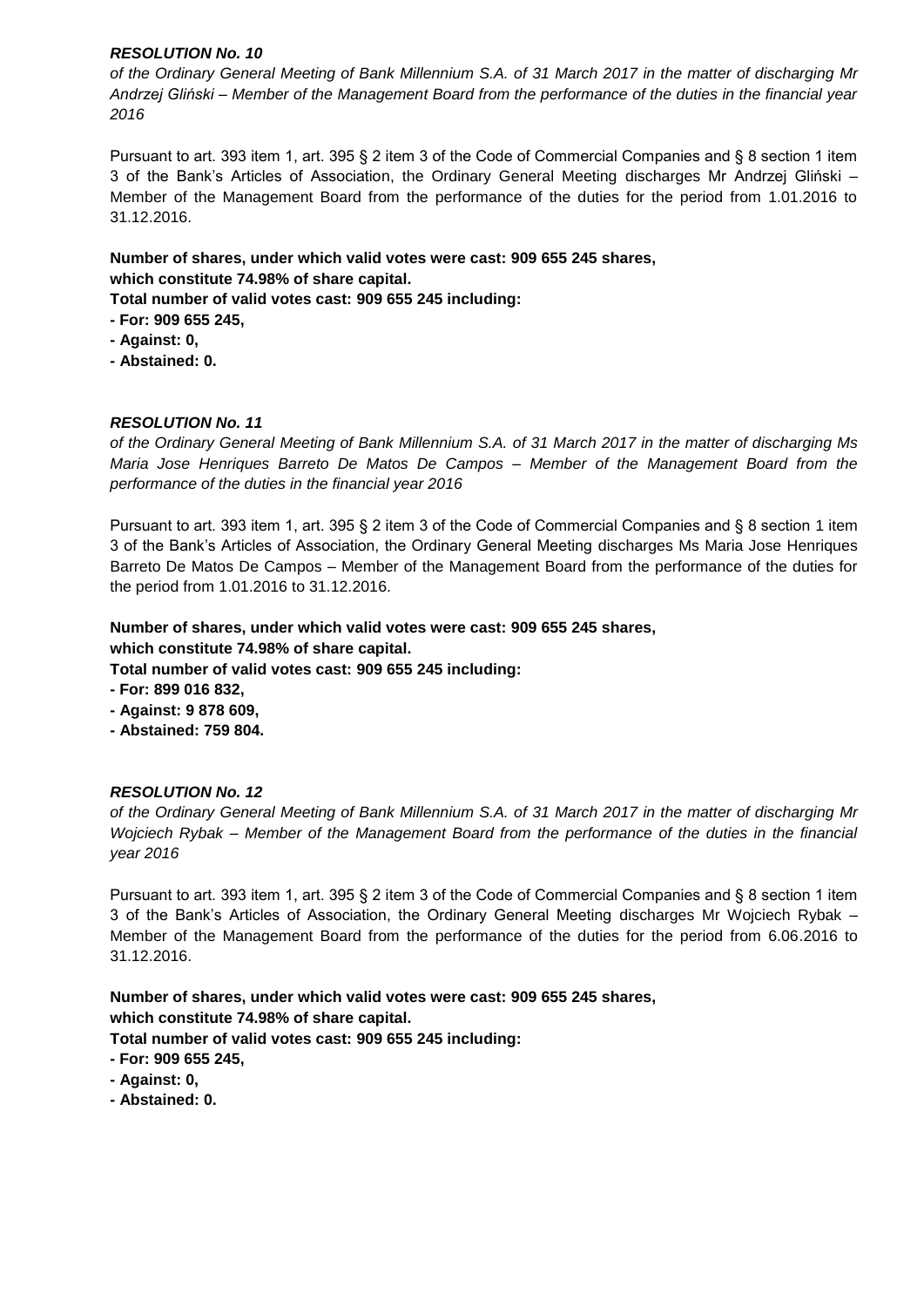*of the Ordinary General Meeting of Bank Millennium S.A.of 31 March 2017 in the matter of discharging Mr Bogusław Kott - Chairman of the Supervisory Board from the performance of the duties in the financial year 2016*

Pursuant to art. 393 item 1, art. 395 § 2 item 3 of the Code of Commercial Companies and § 8 section 1 item 3 of the Bank's Articles of Association, the Ordinary General Meeting discharges Mr Bogusław Kott - Chairman of the Supervisory Board from the performance of the duties for the period from 1.01.2016 to 31.12.2016.

## **Number of shares, under which valid votes were cast: 909 655 245 shares, which constitute 74.98% of share capital.**

**Total number of valid votes cast: 909 655 245 including:**

- **- For: 909 655 245,**
- **- Against: 0,**
- **- Abstained: 10.**

## *RESOLUTION No. 14*

*of the Ordinary General Meeting of Bank Millennium S.A. of 31 March 2017 in the matter of discharging Mr Nuno Manuel da Silva Amado – Deputy Chairman of the Supervisory Board from the performance of the duties in the financial year 2016*

Pursuant to art. 393 item 1, art. 395 § 2 item 3 of the Code of Commercial Companies and § 8 section 1 item 3 of the Bank's Articles of Association, the Ordinary General Meeting discharges Mr Nuno Manuel da Silva Amado – Deputy Chairman of the Supervisory Board from the performance of the duties for the period from 1.01.2016 to 31.12.2016.

## **Number of shares, under which valid votes were cast: 909 655 245 shares, which constitute 74.98% of share capital.**

**Total number of valid votes cast: 909 655 245 including:**

- **- For: 909 655 245,**
- **- Against: 0,**
- **- Abstained: 0.**

### *RESOLUTION No. 15*

*of the Ordinary General Meeting of Bank Millennium S.A. of 31 March 2017 in the matter of discharging Mr Dariusz Rosati – Deputy Chairman and Secretary of the Supervisory Board from the performance of the duties in the financial year 2016*

Pursuant to art. 393 item 1, art. 395 § 2 item 3 of the Code of Commercial Companies and § 8 section 1 item 3 of the Bank's Articles of Association, the Ordinary General Meeting discharges Mr Dariusz Rosati – Deputy Chairman and Secretary of the Supervisory Board from the performance of the duties for the period from 1.01.2016 to 31.12.2016.

**Number of shares, under which valid votes were cast: 909 655 245 shares, which constitute 74.98% of share capital. Total number of valid votes cast: 909 655 245 including:**

- **- For: 909 655 245,**
- **- Against: 0,**
- **- Abstained: 0.**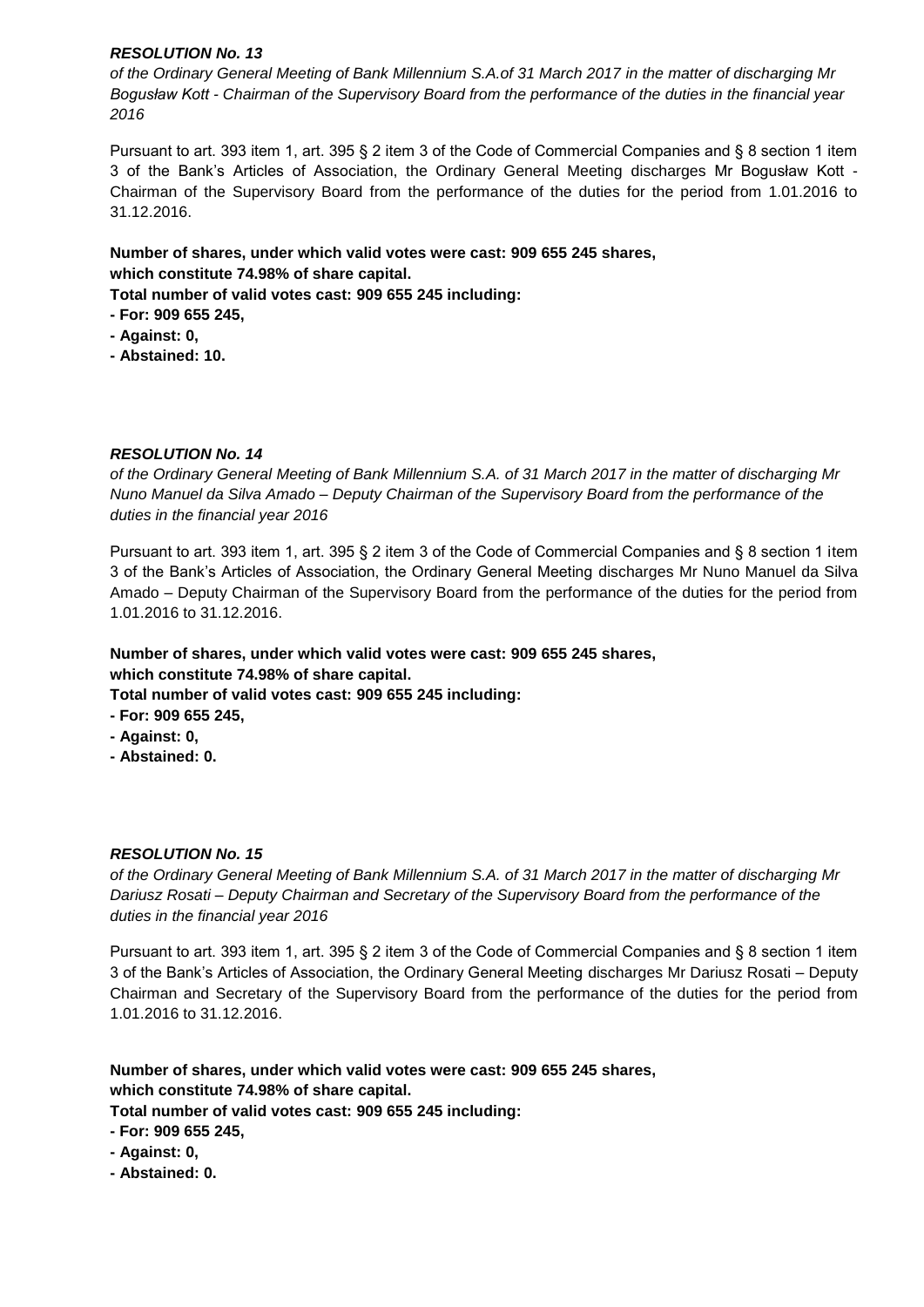*of the Ordinary General Meeting of Bank Millennium S.A.of 31 March 2017 in the matter of discharging Ms Julianna Boniuk-Gorzelańczyk – Member of the Supervisory Board from the performance of the duties in the financial year 2016*

Pursuant to art. 393 item 1, art. 395 § 2 item 3 of the Code of Commercial Companies and § 8 section 1 item 3 of the Bank's Articles of Association, the Ordinary General Meeting discharges Ms Julianna Boniuk-Gorzelańczyk – Member of the Supervisory Board from the performance of the duties for the period from 1.01.2016 to 31.12.2016.

**Number of shares, under which valid votes were cast: 909 655 245 shares, which constitute 74.98% of share capital.**

**Total number of valid votes cast: 909 655 245 including:**

- **- For: 909 655 245,**
- **- Against: 0,**
- **- Abstained: 0.**

## *RESOLUTION No. 17*

*of the Ordinary General Meeting of Bank Millennium S.A. of 31 March 2017 in the matter of discharging Mr Miguel de Campos Pereira de Bragança – Member of the Supervisory Board from the performance of the duties in the financial year 2016*

Pursuant to art. 393 item 1, art. 395 § 2 item 3 of the Code of Commercial Companies and § 8 section 1 item 3 of the Bank's Articles of Association, the Ordinary General Meeting discharges Mr Miguel de Campos Pereira de Bragança – Member of the Supervisory Board from the performance of the duties for the period from 1.01.2016 to 31.12.2016.

## **Number of shares, under which valid votes were cast: 909 655 245 shares, which constitute 74.98% of share capital.**

**Total number of valid votes cast: 909 655 245 including:**

- **- For: 909 655 245,**
- **- Against: 0,**
- **- Abstained: 0.**

### *RESOLUTION No. 18*

*of the Ordinary General Meeting of Bank Millennium S.A. of 31 March 2017 in the matter of discharging Ms Agnieszka Hryniewicz-Bieniek – Member of the Supervisory Board from the performance of the duties in the financial year 2016*

Pursuant to art. 393 item 1, art. 395 § 2 item 3 of the Code of Commercial Companies and § 8 section 1 item 3 of the Bank's Articles of Association, the Ordinary General Meeting discharges Ms Agnieszka Hryniewicz-Bieniek – Member of the Supervisory Board from the performance of the duties for the period from 1.01.2016 to 31.12.2016.

**Number of shares, under which valid votes were cast: 909 655 245 shares, which constitute 74.98% of share capital.**

**Total number of valid votes cast: 909 655 245 including:**

**- For: 909 655 245,**

- **- Against: 0,**
- **- Abstained: 0.**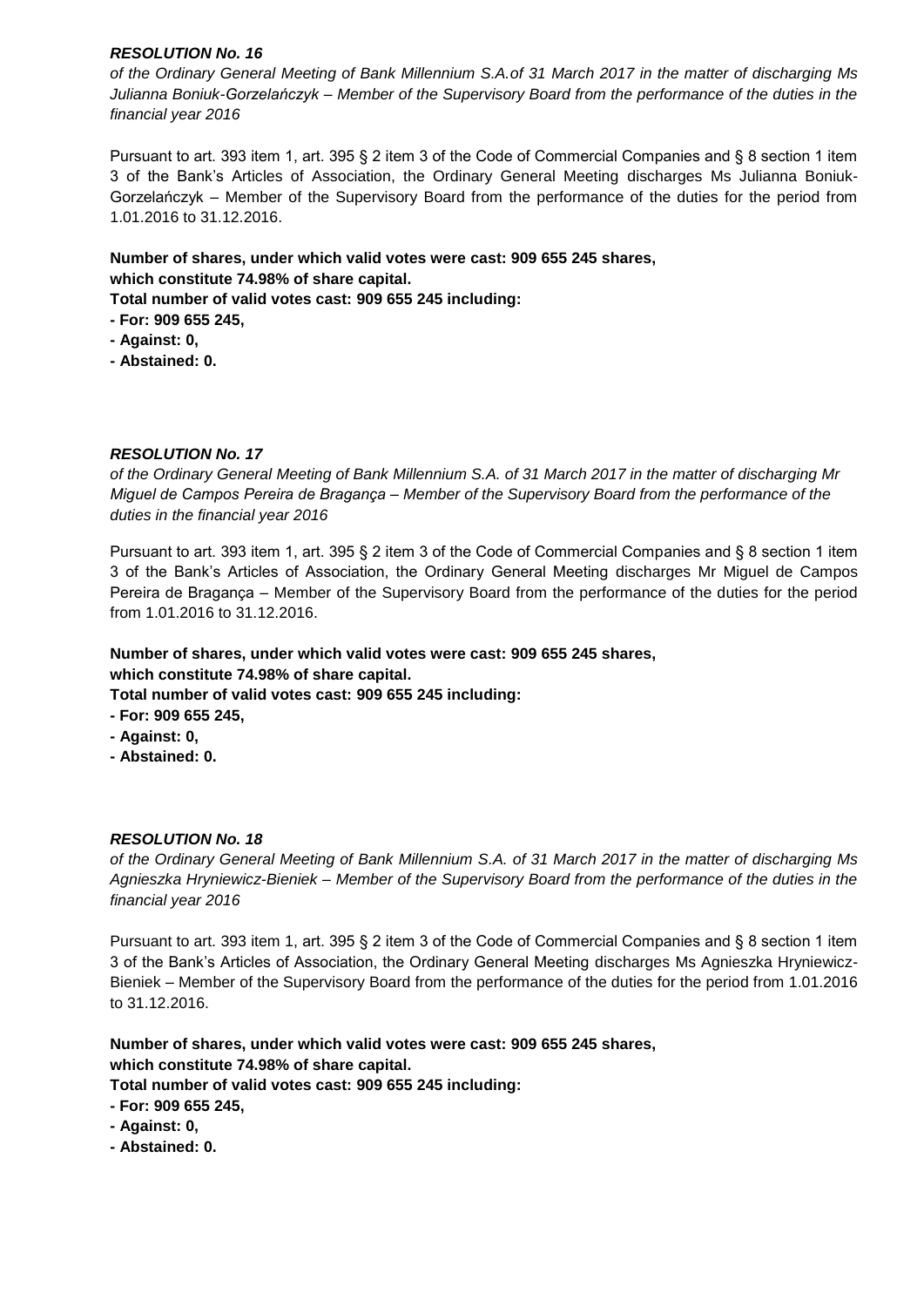*of the Ordinary General Meeting of Bank Millennium S.A. of 31 March 2017 in the matter of discharging Ms Anna Jakubowski – Member of the Supervisory Board from the performance of the duties in the financial year 2016*

Pursuant to art. 393 item 1, art. 395 § 2 item 3 of the Code of Commercial Companies and § 8 section 1 item 3 of the Bank's Articles of Association, the Ordinary General Meeting discharges Ms Anna Jakubowski – Member of the Supervisory Board from the performance of the duties for the period from 1.01.2016 to 31.12.2016.

# **Number of shares, under which valid votes were cast: 909 655 245 shares, which constitute 74.98% of share capital.**

**Total number of valid votes cast: 909 655 245 including:**

- **- For: 909 655 245,**
- **- Against: 0,**
- **- Abstained: 0.**

## *RESOLUTION No. 20*

*of the Ordinary General Meeting of Bank Millennium S.A. of 31 March 2017 in the matter of discharging Mr Grzegorz Jędrys – Member of the Supervisory Board from the performance of the duties in the financial year 2016*

Pursuant to art. 393 item 1, art. 395 § 2 item 3 of the Code of Commercial Companies and § 8 section 1 item 3 of the Bank's Articles of Association, the Ordinary General Meeting discharges Mr Grzegorz Jędrys – Member of the Supervisory Board from the performance of the duties for the period from 1.01.2016 to 31.12.2016.

## **Number of shares, under which valid votes were cast: 909 655 245 shares, which constitute 74.98% of share capital.**

**Total number of valid votes cast: 909 655 245 including:**

- **- For: 909 655 245,**
- **- Against: 0,**
- **- Abstained: 0.**

### *RESOLUTION No. 21*

*of the Ordinary General Meeting of Bank Millennium S.A.of 31 March 2017 in the matter of discharging Mr David H. Klingensmith – Member of the Supervisory Board from the performance of the duties in the financial year 2016*

Pursuant to art. 393 item 1, art. 395 § 2 item 3 of the Code of Commercial Companies and § 8 section 1 item 3 of the Bank's Articles of Association, the Ordinary General Meeting discharges Mr David H. Klingensmith – Member of the Supervisory Board from the performance of the duties for the period from 1.01.2016 to 31.12.2016.

**Number of shares, under which valid votes were cast: 909 655 245 shares, which constitute 74.98% of share capital.**

- **- For: 909 655 245,**
- **- Against: 0,**
- **- Abstained: 0.**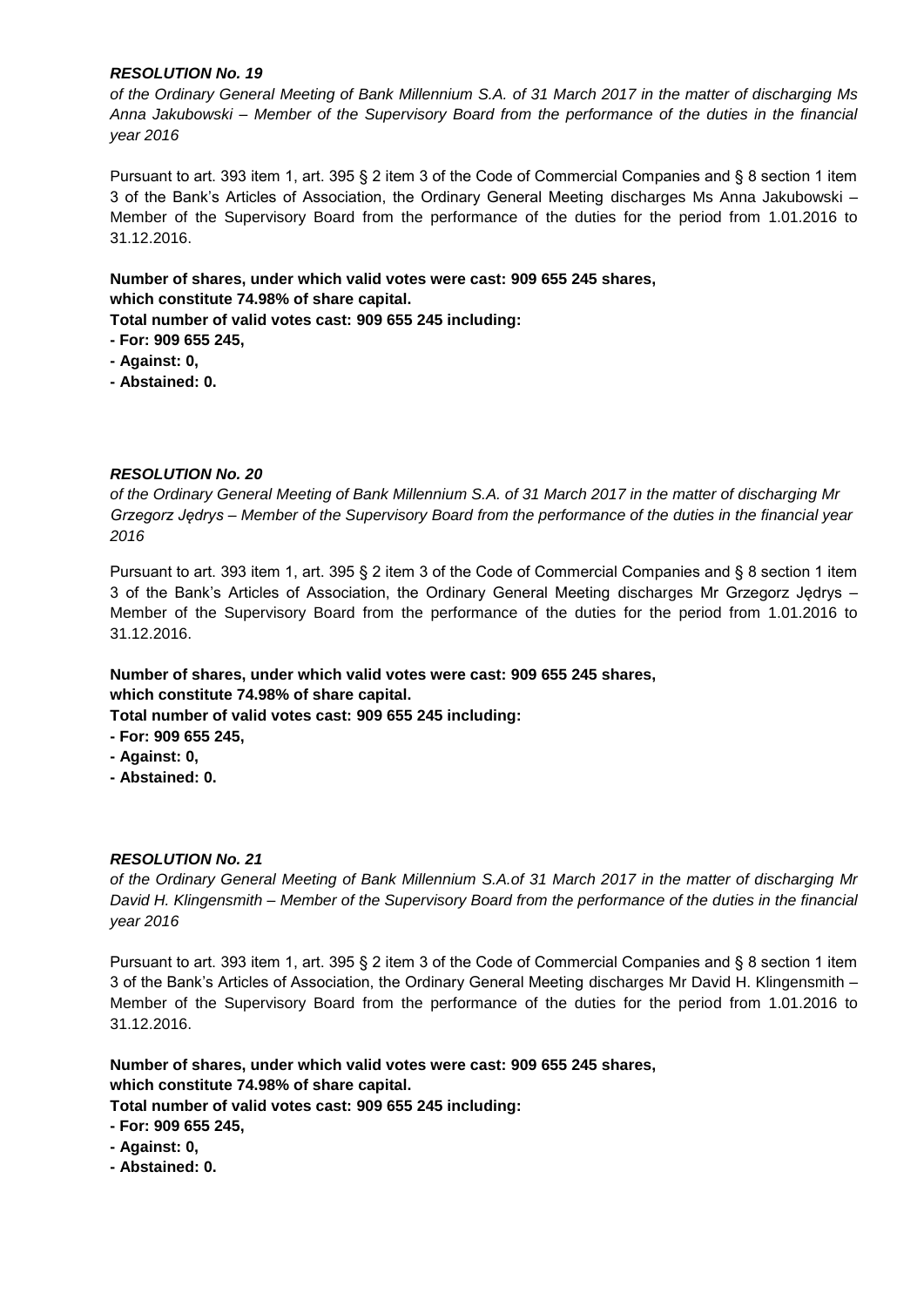*of the Ordinary General Meeting of Bank Millennium S.A. of 31 March 2017 in the matter of discharging Mr Andrzej Koźmiński – Member of the Supervisory Board from the performance of the duties in the financial year 2016*

Pursuant to art. 393 item 1, art. 395 § 2 item 3 of the Code of Commercial Companies and § 8 section 1 item 3 of the Bank's Articles of Association, the Ordinary General Meeting discharges Mr Andrzej Koźmiński – Member of the Supervisory Board from the performance of the duties for the period from 1.01.2016 to 31.12.2016.

## **Number of shares, under which valid votes were cast: 909 655 245 shares, which constitute 74.98% of share capital.**

**Total number of valid votes cast: 909 655 245 including:**

- **- For: 909 655 245,**
- **- Against: 0,**
- **- Abstained: 0.**

## *RESOLUTION No. 23*

*of the Ordinary General Meeting of Bank Millennium S.A. of 31 March 2017 in the matter of discharging Mr Miguel Maya Dias Pinheiro – Member of the Supervisory Board from the performance of the duties in the financial year 2016*

Pursuant to art. 393 item 1, art. 395 § 2 item 3 of the Code of Commercial Companies and § 8 section 1 item 3 of the Bank's Articles of Association, the Ordinary General Meeting discharges Mr Miguel Maya Dias Pinheiro – Member of the Supervisory Board from the performance of the duties for the period from 1.01.2016 to 31.12.2016.

**Number of shares, under which valid votes were cast: 909 655 245 shares, which constitute 74.98% of share capital.**

**Total number of valid votes cast: 909 655 245 including:**

- **- For: 909 655 245,**
- **- Against: 0,**
- **- Abstained: 0.**

### *RESOLUTION No. 24*

*of the Ordinary General Meeting of Bank Millennium S.A. of 31 March 2017 in the matter of discharging Mr Rui Manuel da Silva Teixeira – Member of the Supervisory Board from the performance of the duties in the financial year 2016*

Pursuant to art. 393 item 1, art. 395 § 2 item 3 of the Code of Commercial Companies and § 8 section 1 item 3 of the Bank's Articles of Association, the Ordinary General Meeting discharges Mr Rui Manuel da Silva Teixeira – Member of the Supervisory Board from the performance of the duties for the period from 1.01.2016 to 31.12.2016.

**Number of shares, under which valid votes were cast: 909 655 245 shares, which constitute 74.98% of share capital.**

- **- For: 909 655 245,**
- **- Against: 0,**
- **- Abstained: 0.**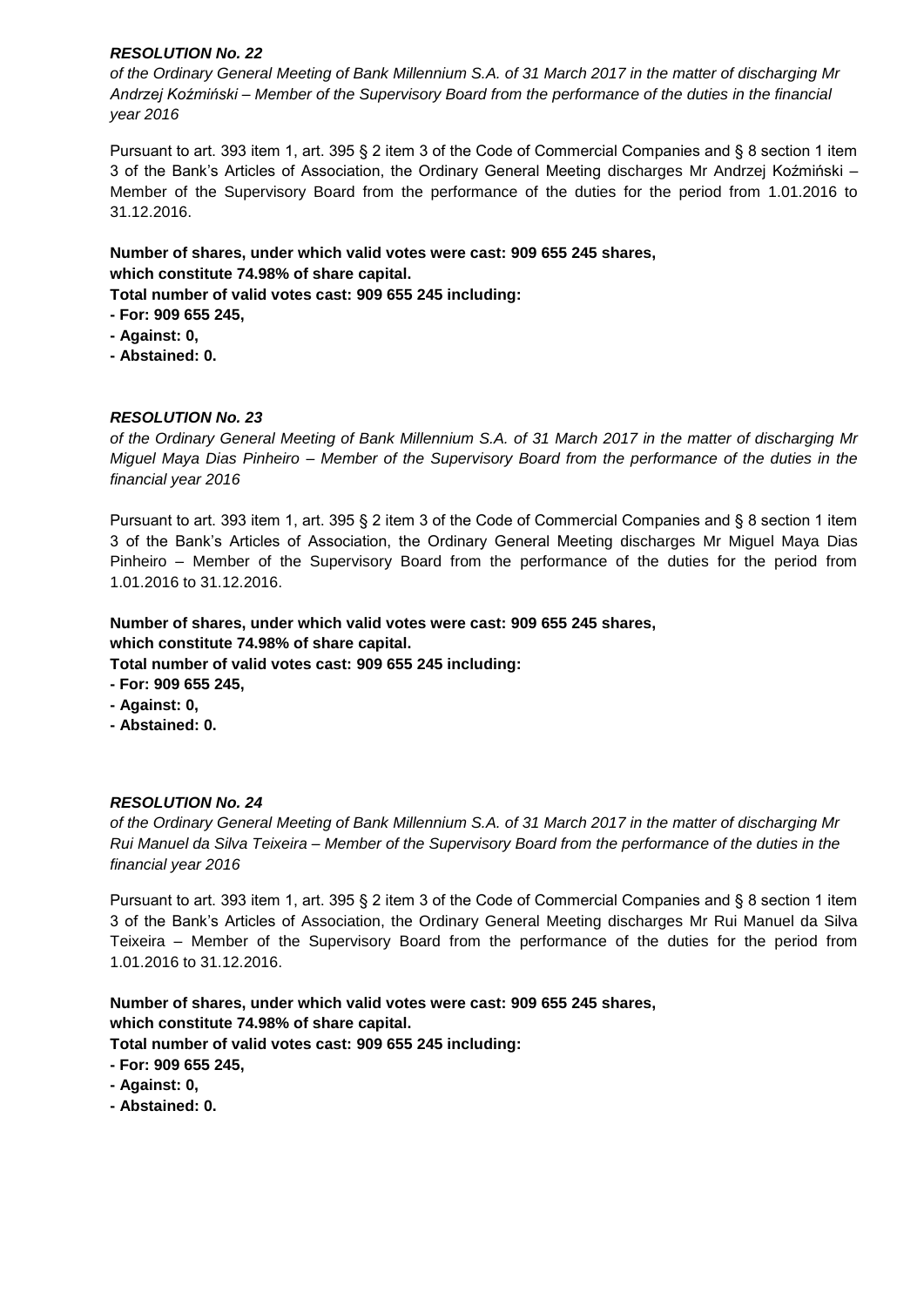*of the Ordinary General Meeting of Bank Millennium S.A. of 31 March 2017 in the matter of amendments to the Bank's Articles of Association*

Pursuant to art. 430 § 1 of the Code of Commercial Companies and § 8 sect. 2 item 1 of the Articles of Association of Bank Millennium S.A. ("the Bank"), the Ordinary General Meeting resolves as follows:

§ 1

- In § 5 of the Articles of Association of the Bank the following changes shall be introduced:
- a) item 11 in sect. 2 shall read**:**

"*11) providing trust services and issuing electronic identification means in the meaning of provisions on trust services*,";

b) after item 26) in sect. 2 the full stop shall be replaced with a comma and items 27 and 28 shall be added, reading:

"*27) providing services of reporting to trade repositories in the meaning of Regulation (EU) No 648/2012 of the European Parliament and of the Council on OTC derivatives, central counterparties and trade repositories, of information about derivative contracts concluded by a counterparty with the Bank*,

"*28) confirming data with use of electronic identification means of the Bank's ICT system, pursuant to provisions of telecommunication law.";*

c) in sect. 6 after the words "The Bank may" a colon shall be put, the following wording will be termed item 1), the full stop at the end shall be replaced with a comma and item 2) shall be added after it, reading as follows:

"*2) performing activities involved with confirming ePUAP trusted profile, pursuant to provisions of the Act on digitalisation of activity of entities performing public tasks.".*

 $§$  2

The Bank's Supervisory Board, pursuant to § 17 sect. 2 item 5 of the Bank's Articles of Association, shall define the uniform text of the Articles of Association, reflecting changes made in keeping with § 1 hereof.

§ 3

The Resolution shall come into force on the day of its adoption.

**Number of shares, under which valid votes were cast: 909 662 739 shares, which constitute 74.99% of share capital.**

- **- For: 909 662 739,**
- **- Against: 0,**
- **- Abstained: 0.**